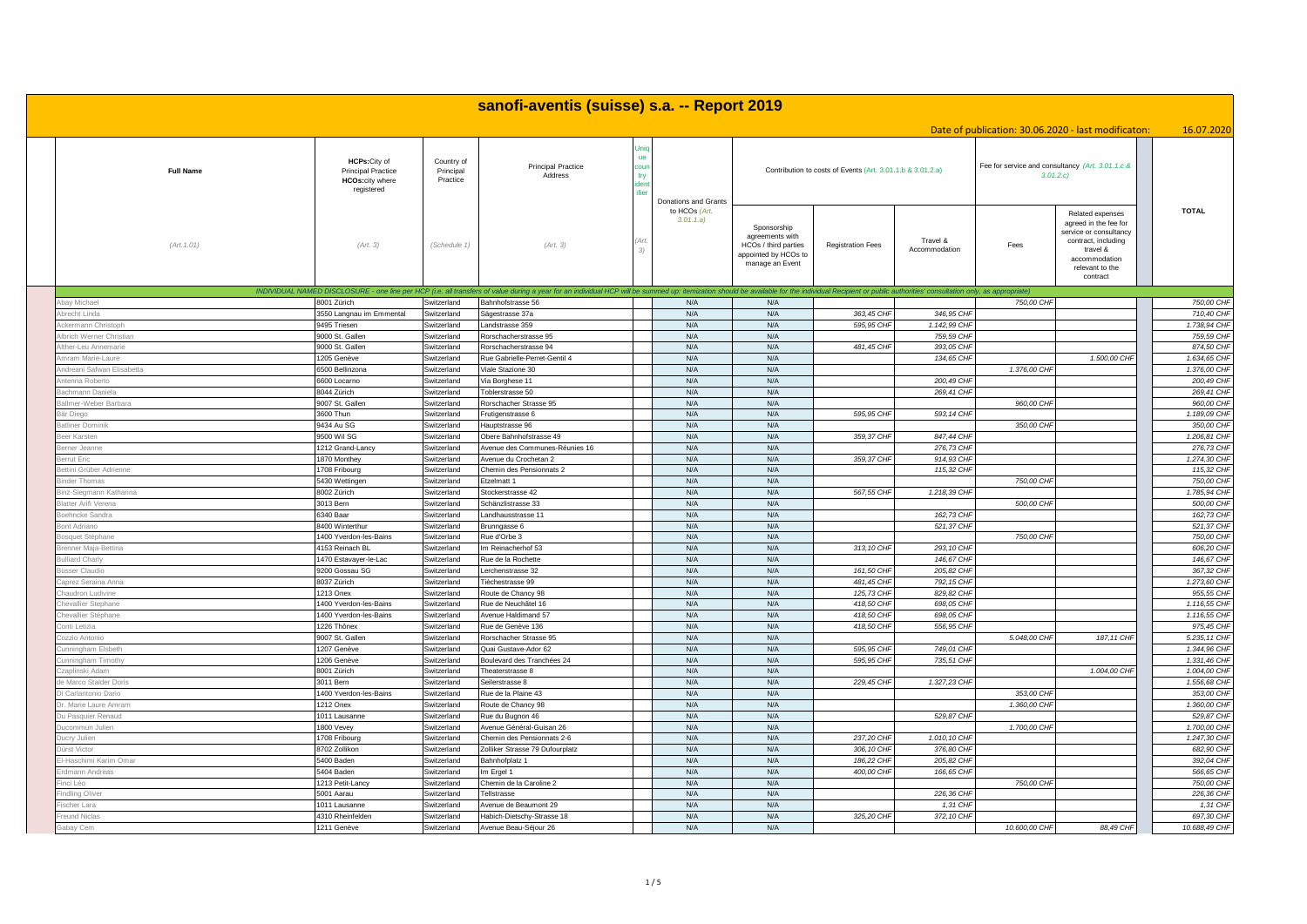|             | <b>Full Name</b>                          | HCPs: City of<br><b>Principal Practice</b><br><b>HCOs:city where</b><br>registered | Country of<br>Principal<br>Practice | <b>Principal Practice</b><br>Address             | ue<br><b>COU</b><br>try | Donations and Grants      |                                                                                                   | Contribution to costs of Events (Art. 3.01.1.b & 3.01.2.a) |                           | Fee for service and consultancy (Art. 3.01.1.c &<br>3.01.2.c |                                                                                                                                                        |                              |
|-------------|-------------------------------------------|------------------------------------------------------------------------------------|-------------------------------------|--------------------------------------------------|-------------------------|---------------------------|---------------------------------------------------------------------------------------------------|------------------------------------------------------------|---------------------------|--------------------------------------------------------------|--------------------------------------------------------------------------------------------------------------------------------------------------------|------------------------------|
|             | (Art. 1.01)                               | (Art. 3)                                                                           | (Schedule 1)                        | (Art. 3)                                         | 3)                      | to HCOs (Art.<br>3.01.1.a | Sponsorship<br>agreements with<br>HCOs / third parties<br>appointed by HCOs to<br>manage an Event | <b>Registration Fees</b>                                   | Travel &<br>Accommodation | Fees                                                         | Related expenses<br>agreed in the fee for<br>service or consultancy<br>contract, including<br>travel &<br>accommodation<br>relevant to the<br>contract | <b>TOTAL</b>                 |
|             | ggiotti Manuela                           | 4310 Rheinfelden                                                                   | Switzerland                         | Salinenstrasse 98                                |                         | N/A                       | N/A                                                                                               | 359,37 CHF                                                 | 954,52 CHF                |                                                              |                                                                                                                                                        | 1.313,89 CHF                 |
|             | aillet Raymond                            | 3600 Thun                                                                          | Switzerland                         | Bälliz 49                                        |                         | N/A                       | N/A                                                                                               | 325,20 CHF                                                 | 497,50 CHF                |                                                              |                                                                                                                                                        | 822,70 CHF                   |
|             | illet Raymond Jacques                     | 3600 Thun                                                                          | Switzerland                         | Bälliz 49                                        |                         | N/A                       | N/A                                                                                               | 325,20 CHF                                                 | 497,50 CHF                |                                                              |                                                                                                                                                        | 822,70 CHF                   |
|             | antenbein Claudine                        | 9007 St. Gallen                                                                    | Switzerland                         | Rorschacher Strasse 95                           |                         | N/A                       | N/A                                                                                               |                                                            | 112,49 CHI                |                                                              |                                                                                                                                                        | 112,49 CHF                   |
|             | triani Karim Laurent                      | 211 Genève                                                                         | Switzerland                         | Rue Gabrielle-Perret-Gentil 4                    |                         | N/A                       | N/A                                                                                               |                                                            | 134,47 CHF                |                                                              |                                                                                                                                                        | 134,47 CHF                   |
|             | bhard Catherine                           | 8091 Zürich                                                                        | Switzerland                         | Rämistrasse 100                                  |                         | N/A                       | N/A                                                                                               |                                                            |                           | 5.928,92 CHF                                                 | 981,52 CHF                                                                                                                                             | 6.910,44 CHF                 |
|             | erber Markus                              | 3011 Bern                                                                          | Switzerland                         | Spitalgasse 29                                   |                         | N/A                       | N/A                                                                                               | 595.95 CHF                                                 | 1.520,62 CHF              |                                                              |                                                                                                                                                        | 2.116,57 CHF                 |
|             | era Ann-Kathri                            | 5001 Aarau                                                                         | Switzerland                         | Tellstrasse 25                                   |                         | N/A                       | N/A                                                                                               | 359,37 CHF                                                 | 823,53 CHF                |                                                              |                                                                                                                                                        | 1.182,90 CHF                 |
|             | iovanella Luca                            | 6500 Bellinzona                                                                    | Switzerland                         | Via Ospedale                                     |                         | N/A                       | N/A                                                                                               |                                                            |                           | 1,700.00 CHF                                                 | 134.82 CHF                                                                                                                                             | 1.834,82 CHF                 |
|             | sler Dominique                            | 3800 Interlaken                                                                    | Switzerland                         | Mittengrabenstrasse 34                           |                         | N/A                       | N/A                                                                                               |                                                            |                           | 600,00 CHF                                                   |                                                                                                                                                        | 600,00 CHF                   |
|             | atz Martin                                | 8610 Uster                                                                         | Switzerland                         | Loren-Allee 22                                   |                         | N/A                       | N/A                                                                                               |                                                            |                           | 1,700.00 CHF                                                 |                                                                                                                                                        | 1,700,00 CHF                 |
|             | olay Alain                                | 206 Genève                                                                         | Switzerland                         | Chemin Venel 7                                   |                         | N/A                       | N/A                                                                                               |                                                            |                           | 640,00 CHF                                                   |                                                                                                                                                        | 640,00 CHF                   |
|             | olay-Petersen Marija                      | 207 Genève                                                                         | Switzerland                         | Ruelle de la Vinaigrerie 5                       |                         | N/A                       | N/A                                                                                               | 237,20 CHF                                                 | 887,41 CHF                |                                                              |                                                                                                                                                        | 1.124,61 CHF                 |
|             | onzales Ana-Maria                         | 011 Lausanne                                                                       | Switzerland                         | Rue Du Bugnon 46                                 |                         | N/A                       | N/A                                                                                               |                                                            | 450.07 CHF                |                                                              |                                                                                                                                                        | 450.07 CHF                   |
|             | ob Martin                                 | 600 Dübendorf                                                                      | Switzerland                         | Wallisellenstrasse 5a                            |                         | N/A                       | N/A                                                                                               |                                                            | 216, 15 CHF               |                                                              |                                                                                                                                                        | 216,15 CHF                   |
|             | obéty Michel                              | 020 Renens VD                                                                      | witzerland                          | Rue de la Mèbre 2                                |                         | N/A                       | N/A                                                                                               | 418,50 CHF                                                 | 669.05 CHF                |                                                              |                                                                                                                                                        | 1.087.55 CHF                 |
|             | röflin Urs Beat                           | 4102 Binningen                                                                     | Switzerland                         | Hauptstrasse 3                                   |                         | N/A                       | N/A                                                                                               |                                                            |                           | 900,00 CHF                                                   |                                                                                                                                                        | 900,00 CHF                   |
|             | labicht Frank                             | 227 Les Acacias                                                                    | Switzerland                         | Route des Acacias 45A                            |                         | N/A                       | N/A                                                                                               | 237,20 CHF                                                 | 903,28 CHF                |                                                              |                                                                                                                                                        | 1.140,48 CHF                 |
|             | ansi Christopher Philipp                  | 6004 Luzern                                                                        | Switzerland                         | Stadthofstrasse 3                                |                         | N/A                       | N/A                                                                                               |                                                            |                           | 750,00 CHF                                                   |                                                                                                                                                        | 750,00 CHF                   |
|             | atz Christopl                             | 4051 Basel                                                                         | Switzerland                         | Socinstrasse 57                                  |                         | N/A                       | N/A                                                                                               |                                                            |                           | 2.750,00 CHF                                                 | 8.783,09 CHF                                                                                                                                           | 11.533,09 CHF                |
|             | ininger Ulrich                            | 1056 Basel                                                                         | Switzerland                         | Spitalstrasse 33                                 |                         | N/A                       | N/A                                                                                               |                                                            |                           | 20.901,47 CHF                                                | 11.086,27 CHF                                                                                                                                          | 31,987,74 CHF                |
|             | mmeler Christopl                          | 4900 Langentha                                                                     | Switzerland                         | Hasenmattstrasse 37                              |                         | N/A                       | N/A                                                                                               |                                                            | 232,74 CHF                |                                                              |                                                                                                                                                        | 232,74 CHF                   |
|             | entsch Christophe                         | 209 Genève                                                                         | Switzerland                         | Rue de Moillebeau 33                             |                         | N/A                       | N/A                                                                                               |                                                            |                           | 350,00 CHF                                                   |                                                                                                                                                        | 350,00 CHF                   |
|             | esse Ursula                               | 5314 Kleindöttingen                                                                | Switzerland                         | Hauptstrasse 20                                  |                         | N/A                       | N/A                                                                                               |                                                            |                           | 350,00 CHF                                                   |                                                                                                                                                        | 350,00 CHF                   |
|             | termann Max                               | 500 Solothurn                                                                      | witzerland                          | Zuchwilerstrasse 41                              |                         | N/A                       | N/A                                                                                               | 325,20 CHF                                                 | 536,21 CHF                |                                                              |                                                                                                                                                        | 861.41 CHF                   |
|             | rsch Hans                                 | 4031 Basel                                                                         | witzerland                          | Petersgraben 4                                   |                         | N/A                       | N/A                                                                                               |                                                            |                           | 2.932,00 CHF                                                 | 139,23 CHF                                                                                                                                             | 3.071,23 CHF                 |
|             | lofbauer Günthe                           | 8620 Wetzikon ZH                                                                   | Switzerland                         | Guyer-Zeller-Strasse 10                          |                         | N/A                       | N/A                                                                                               |                                                            |                           |                                                              | 1.304,54 CHF                                                                                                                                           | 1.304,54 CHF                 |
|             | oigné Philipp                             | 3013 Bern                                                                          | Switzerland                         | Schänzlistrasse 33                               |                         | N/A                       | N/A                                                                                               | 325,20 CHF                                                 | 334, 10 CHF               |                                                              |                                                                                                                                                        | 659,30 CHF                   |
|             | oigné-Perret Philipp                      | 3013 Bern                                                                          | Switzerland                         | Schänzlistrasse 33                               |                         | N/A                       | N/A                                                                                               | 325.20 CHF                                                 | 334, 10 CHF               |                                                              |                                                                                                                                                        | 659,30 CHF                   |
|             | e Jonas                                   | 5001 Aarau                                                                         | Switzerland                         | Tellstrasse 25                                   |                         | N/A                       | N/A                                                                                               | 359,37 CHF                                                 | 796,94 CHF                |                                                              |                                                                                                                                                        | 1.156,30 CHF                 |
|             | <b>Illut Antoine</b>                      | 004 Lausanne                                                                       | Switzerland                         | Avenue Vinet 19                                  |                         | N/A                       | N/A                                                                                               |                                                            |                           | 710,00 CHF                                                   |                                                                                                                                                        | 710,00 CHF                   |
|             | neski Aleksandra                          | 4123 Allschwil                                                                     | Switzerland                         | Baslerstrasse 254                                |                         | N/A                       | N/A                                                                                               |                                                            |                           | 10.770,00 CHF                                                |                                                                                                                                                        | 10.770,00 CHF                |
|             | mayyaz Francoi                            | 205 Genève                                                                         | Switzerland                         | Rue Gabrielle-Perret-Gentil 4                    |                         | N/A                       | N/A                                                                                               | 713,70 CHF                                                 | 1.451,17 CHF              |                                                              |                                                                                                                                                        | 2.164,87 CHF                 |
|             | illerat Jean-Pierre                       | 4056 Basel                                                                         | Switzerland                         | St.Johanns-Ring 145                              |                         | N/A                       | N/A                                                                                               |                                                            |                           | 350,00 CHF                                                   |                                                                                                                                                        | 350.00 CHF                   |
|             | nber Niklaus                              | '000 Chur                                                                          | Switzerland                         | Loëstrasse 170                                   |                         | N/A<br>N/A                | N/A<br>N/A                                                                                        | 177,68 CHF<br>418.50 CHF                                   | 205,82 CHF                |                                                              |                                                                                                                                                        | 383,50 CHF<br>418.50 CHF     |
|             | eller Pierre-Frédério                     | 2800 Delémont                                                                      | Switzerland                         | Rue De La Maltière 10                            |                         |                           |                                                                                                   |                                                            |                           |                                                              |                                                                                                                                                        |                              |
|             | elifa Ilhem                               | 204 Genève                                                                         | Switzerland                         | Cours de Rive 2                                  |                         | N/A<br>N/A                | N/A<br>N/A                                                                                        |                                                            | 88,45 CHI                 |                                                              |                                                                                                                                                        | 88,45 CHF                    |
|             | enle Dirk                                 | '000 Chur                                                                          | Switzerland                         | oestrasse 170                                    |                         |                           |                                                                                                   | 400,00 CHI                                                 | 533,08 CH                 |                                                              |                                                                                                                                                        | 933,08 CHF                   |
|             | esch Uta                                  | 6430 Schwyz                                                                        | Switzerland                         | Maria-Hilf-Strasse 9                             |                         | N/A<br>N/A                | N/A                                                                                               |                                                            |                           | 1.050,00 CHF<br>350,00 CHF                                   |                                                                                                                                                        | 1.050,00 CHF<br>350,00 CHF   |
|             | oll Beat<br>ch Marianne                   | 6467 Schattdorf<br>06004 Luzern                                                    | witzerland                          | Adlergartenstrasse 15                            |                         | N/A                       | N/A<br>N/A                                                                                        | 359,37 CHF                                                 | 1.303,49 CHF              |                                                              |                                                                                                                                                        | 1.662,86 CHF                 |
|             |                                           |                                                                                    | Switzerland                         | Alpenstrasse 1                                   |                         |                           |                                                                                                   |                                                            |                           |                                                              |                                                                                                                                                        |                              |
|             | onfino Sally-Or<br>innecke Heler          | 206 Genève<br>3091 Zürich                                                          | Switzerland<br>Switzerland          | Avenue de Champel 6<br>Frauenklinikstrasse 26    |                         | N/A<br>N/A                | N/A<br>N/A                                                                                        | 237,20 CHF<br>359,37 CHF                                   | 653,93 CHF<br>283.48 CHF  |                                                              |                                                                                                                                                        | 891,13 CHF<br>642.85 CHF     |
|             |                                           |                                                                                    |                                     |                                                  |                         |                           |                                                                                                   |                                                            |                           |                                                              |                                                                                                                                                        |                              |
|             | asovec Rahmann Marguerite<br>ravtem Amira | 3952 Schlieren<br>260 Nvon                                                         | Switzerland<br>Switzerland          | Uitikonerstrasse 9<br>Chemin du Midi 8           |                         | N/A<br>N/A                | N/A<br>N/A                                                                                        |                                                            | 260,27 CHF                | 1.215.00 CHF                                                 |                                                                                                                                                        | 260,27 CHF<br>1.215.00 CHF   |
|             |                                           |                                                                                    |                                     | Baarerstrasse 8                                  |                         | N/A                       | N/A                                                                                               |                                                            |                           | 750,00 CHF                                                   |                                                                                                                                                        | 750,00 CHF                   |
|             | rusche Thomas                             | 6300 Zug                                                                           | Switzerland                         |                                                  |                         |                           | N/A                                                                                               |                                                            | 998,49 CHF                |                                                              |                                                                                                                                                        |                              |
|             | ubli Sandrine<br>ihn Felix                | 1870 Monthey<br>6004 Luzern                                                        | Switzerland<br>Switzerland          | Avenue de la Gare 36                             |                         | N/A<br>N/A                | N/A                                                                                               | 237,20 CHF                                                 |                           |                                                              | 1.375,00 CHF                                                                                                                                           | 1.235,69 CHF<br>1.375,00 CHF |
| <b>HCPS</b> |                                           |                                                                                    |                                     | Weggisgasse 40                                   |                         |                           |                                                                                                   |                                                            |                           |                                                              |                                                                                                                                                        |                              |
|             | hne Ret<br>nmer Marco                     | 8037 Zürich<br>4310 Rheinfelden                                                    | Switzerland<br>Switzerland          | Tièchestrasse 99<br>Habich-Dietschy-Strasse 18   |                         | N/A<br>N/A                | N/A<br>N/A                                                                                        | 325,20 CHF                                                 | 304.75 CHF                | 913,00 CHF                                                   |                                                                                                                                                        | 913,00 CHF<br>629.95 CHF     |
|             |                                           |                                                                                    |                                     |                                                  |                         |                           | N/A                                                                                               |                                                            |                           |                                                              |                                                                                                                                                        | 72,83 CHF                    |
|             | ng Marc<br>sela Iveta                     | 708 Fribourg<br>3010 Bern                                                          | Switzerland<br>Switzerland          | Chemin des Pensionnats 2-6<br>Freiburgstrasse 18 |                         | N/A<br>N/A                | N/A                                                                                               | 715, 15 CHF                                                | 72,83 CHF<br>1.207,46 CHF |                                                              |                                                                                                                                                        | 1.922,61 CHF                 |
|             | andmesser Ulf                             | 8091 Zürich                                                                        | Switzerland                         | Rämistrasse 100                                  |                         | N/A                       | N/A                                                                                               |                                                            |                           | 3.588,22 CHF                                                 | 155,93 CHF                                                                                                                                             | 3.744,15 CHF                 |
|             |                                           |                                                                                    |                                     |                                                  |                         |                           |                                                                                                   |                                                            |                           |                                                              |                                                                                                                                                        |                              |
|             | nge Rupprecht                             | 4031 Basel                                                                         | Switzerland                         | Petersgraben 4                                   |                         | N/A                       | N/A                                                                                               | 325,20 CHF                                                 | 323,40 CHF                |                                                              |                                                                                                                                                        | 648,60 CHF                   |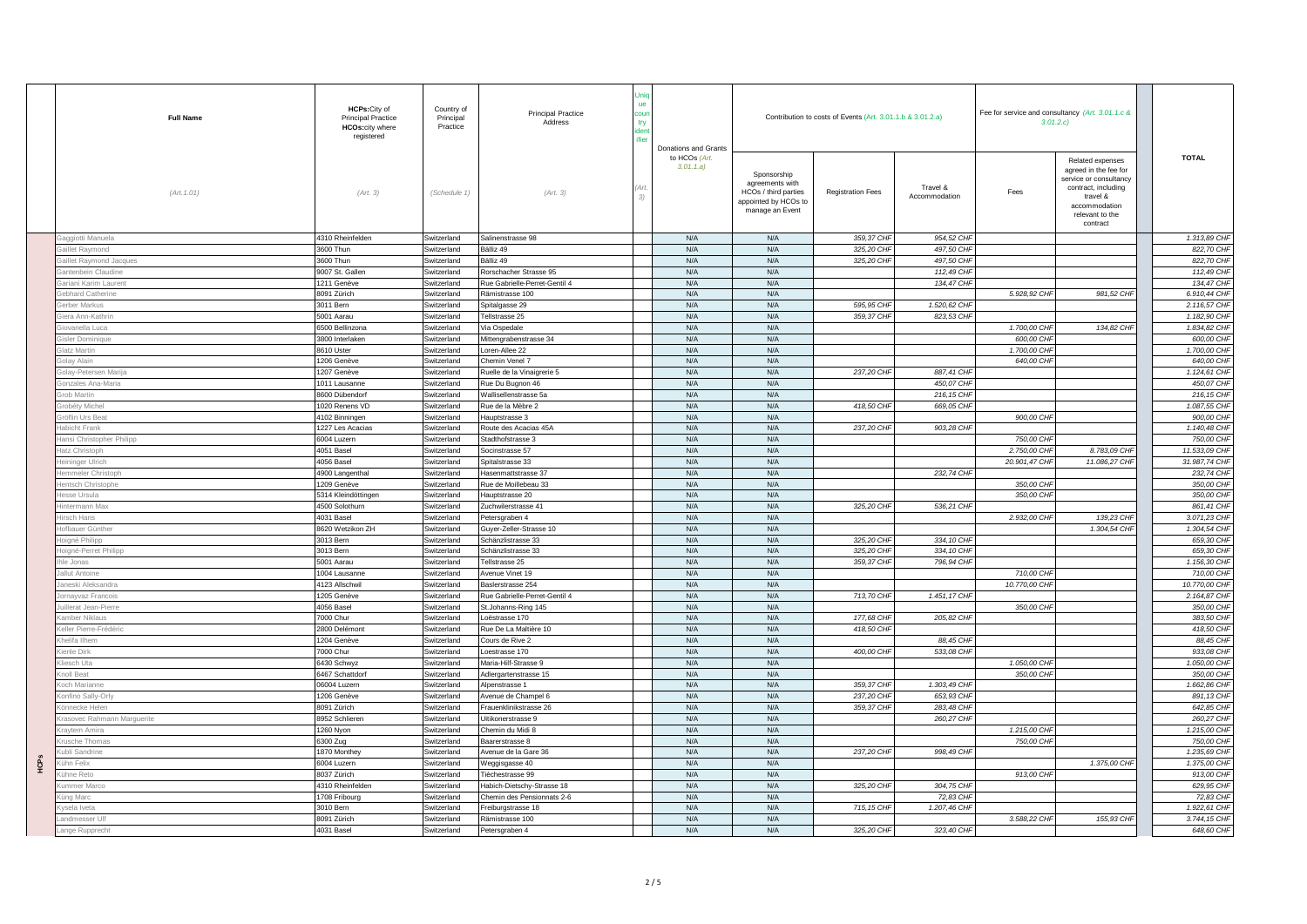| <b>Full Name</b>         | HCPs: City of<br><b>Principal Practice</b><br><b>HCOs:city where</b><br>registered | Country of<br>Principal<br>Practice | <b>Principal Practice</b><br>Address | ue<br>try | Donations and Grants       |                                                                                                   | Contribution to costs of Events (Art. 3.01.1.b & 3.01.2.a) |                           | Fee for service and consultancy (Art. 3.01.1.c &<br>3.01.2.c |                                                                                                                                                        |               |  |
|--------------------------|------------------------------------------------------------------------------------|-------------------------------------|--------------------------------------|-----------|----------------------------|---------------------------------------------------------------------------------------------------|------------------------------------------------------------|---------------------------|--------------------------------------------------------------|--------------------------------------------------------------------------------------------------------------------------------------------------------|---------------|--|
| (Art. 1.01)              | (Art. 3)                                                                           | (Schedule 1)                        | (Art. 3)                             |           | to HCOs (Art.<br>3.01.1.a) | Sponsorship<br>agreements with<br>HCOs / third parties<br>appointed by HCOs to<br>manage an Event | <b>Registration Fees</b>                                   | Travel &<br>Accommodation | Fees                                                         | Related expenses<br>agreed in the fee for<br>service or consultancy<br>contract, including<br>travel &<br>accommodation<br>relevant to the<br>contract | <b>TOTAL</b>  |  |
| apointe Anne-Karine      | 005 Lausanne                                                                       | Switzerland                         | Avenue du Théatre 7                  |           | N/A                        | N/A                                                                                               |                                                            | 223,39 CHF                |                                                              |                                                                                                                                                        | 223,39 CHF    |  |
| areida Jürg              | 5000 Aarau                                                                         | Switzerland                         | Vordere Vorstadt 16                  |           | N/A                        | N/A                                                                                               |                                                            |                           | 813,00 CHF                                                   |                                                                                                                                                        | 813,00 CHF    |  |
| <b>Dizès Olivier</b>     | 1005 Lausanne                                                                      | Switzerland                         | Avenue de la Sallaz 8                |           | N/A                        | N/A                                                                                               | 237,20 CHF                                                 | 643,28 CHF                |                                                              |                                                                                                                                                        | 880,48 CHF    |  |
| shmann Roge              | 8091 Zürich                                                                        | Switzerland                         | Rämistrasse 100                      |           | N/A                        | N/A                                                                                               |                                                            |                           | 1.080,00 CHF                                                 |                                                                                                                                                        | 1.080.00 CHF  |  |
| hmann Thoma              | 9007 St. Gallen                                                                    | Switzerland                         | Rorschacher Strasse 95               |           | N/A                        | N/A                                                                                               |                                                            | 222,90 CHF                |                                                              |                                                                                                                                                        | 222,90 CHF    |  |
| ach Francois             | 1205 Genève                                                                        | Switzerland                         | Rue Gabrielle-Perret-Gentil 4        |           | N/A                        | N/A                                                                                               |                                                            |                           | 1,560,00 CHF                                                 |                                                                                                                                                        | 1.560.00 CHF  |  |
| lagnin Hervé             | 1752 Villars-sur-Glâne                                                             | Switzerland                         | Chemin de la Redoute 5               |           | N/A                        | N/A                                                                                               |                                                            |                           | 500,00 CHF                                                   |                                                                                                                                                        | 500,00 CHF    |  |
| laile Natalie            | 8002 Zürich                                                                        | Switzerland                         | Gartenstrasse 23                     |           | N/A                        | N/A                                                                                               |                                                            | 186,50 CHF                |                                                              |                                                                                                                                                        | 186,50 CHF    |  |
| fainetti Carlo           | 6500 Bellinzona                                                                    | Switzerland                         | Via Parco 3                          |           | N/A                        | N/A                                                                                               |                                                            |                           |                                                              | 1.438.00 CHF                                                                                                                                           | 1.438,00 CHF  |  |
| artin Roland             | 8091 Zürich                                                                        | Switzerland                         | Frauenklinikstrasse 26               |           | N/A                        | N/A                                                                                               |                                                            |                           | 1.314,00 CHI                                                 |                                                                                                                                                        | 1.314,00 CHF  |  |
| askalikova Michael       | 5001 Aarau                                                                         | Switzerland                         | Tellstrasse 25                       |           | N/A                        | N/A                                                                                               | 359,37 CHF                                                 | 581,20 CHF                |                                                              |                                                                                                                                                        | 940,56 CHF    |  |
| fassmann Britta          | 5000 Aarau                                                                         | Switzerland                         | Zelglistrasse 98                     |           | N/A                        | N/A                                                                                               |                                                            |                           | 850,00 CHF                                                   |                                                                                                                                                        | 850,00 CHF    |  |
| lenétrey André           | 1196 Gland                                                                         | Switzerland                         | Route de Cité-Ouest 2                |           | N/A                        | N/A                                                                                               | 229,25 CHF                                                 | 1.014,40 CHF              |                                                              |                                                                                                                                                        | 1.243,65 CHF  |  |
| schler Corinne           | 1005 Lausanne                                                                      | Switzerland                         | Avenue de Rumine 25                  |           | N/A                        | N/A                                                                                               | 418,50 CHF                                                 | 570,70 CHF                |                                                              |                                                                                                                                                        | 989,20 CHF    |  |
| cho Axel                 | 3091 Zürich                                                                        | Switzerland                         | Rämistrasse 100                      |           | N/A                        | N/A                                                                                               | 400,00 CHF                                                 | 457.55 CHF                |                                                              |                                                                                                                                                        | 857,55 CHF    |  |
| steli Max                | 4702 Oensingen                                                                     | Switzerland                         | Bienkenstrasse 26                    |           | N/A                        | N/A                                                                                               | 325,20 CHF                                                 | 812, 11 CHF               |                                                              |                                                                                                                                                        | 1.137.31 CHF  |  |
| foser Caroline           | 6004 Luzern                                                                        | Switzerland                         | Spitalstrasse                        |           | N/A                        | N/A                                                                                               |                                                            | 333,39 CHF                |                                                              |                                                                                                                                                        | 333,39 CHF    |  |
| lüller Marcel            | 9500 Wil SG                                                                        | Switzerland                         | Obere Bahnhofstrasse 1               |           | N/A                        | N/A                                                                                               |                                                            |                           | 750,00 CHF                                                   |                                                                                                                                                        | 750,00 CHF    |  |
| fury Raymond             | 6020 Emmenbrücke                                                                   | Switzerland                         | Gerliswilstrasse 71                  |           | N/A                        | N/A                                                                                               |                                                            |                           | 750,00 CHF                                                   |                                                                                                                                                        | 750,00 CHF    |  |
| lyers Peter              | 207 Genève                                                                         | Switzerland                         | Ruelle du Couchant 7                 |           | N/A                        | N/A                                                                                               |                                                            |                           | 1.050,00 CHI                                                 |                                                                                                                                                        | 1.050,00 CHF  |  |
| leuwirth Christoph       | 9007 St. Gallen                                                                    | Switzerland                         | Rorschacher Strasse 95               |           | N/A                        | N/A                                                                                               |                                                            | 418,39 CHF                | 1.025,00 CHF                                                 | 473,87 CHF                                                                                                                                             | 1.917,26 CHF  |  |
| lgô Bá Thanh-Trúc        | 4058 Basel                                                                         | Switzerland                         | Lukas Legrand-Strasse 4              |           | N/A                        | N/A                                                                                               | 306, 10 CHI                                                | 272,75 CHF                |                                                              |                                                                                                                                                        | 578,85 CHF    |  |
| liggli Bernhard          | 6370 Stans                                                                         | Switzerland                         | Ennetmooserstrasse 19                |           | N/A                        | N/A                                                                                               | 325,20 CH                                                  | 376,85 CHF                |                                                              |                                                                                                                                                        | 702,05 CHF    |  |
| <b>Vobel Monika</b>      | 2300 La Chaux-de-Fonds                                                             | Switzerland                         | Avenue Léopold-Robert 7              |           | N/A                        | N/A                                                                                               | 237,20 CHF                                                 | 687,93 CHF                | 500,00 CHF                                                   |                                                                                                                                                        | 1.425, 13 CHF |  |
| <b>Joll Georg</b>        | 032 Zürich                                                                         | Switzerland                         | Nitellikerstrasse 40                 |           | N/A                        | N/A                                                                                               |                                                            | 832,95 CHF                | 750,00 CHF                                                   |                                                                                                                                                        | 1.582,95 CHF  |  |
| <b>Voth Daniel</b>       | 3800 Unterseen                                                                     | Switzerland                         | Spitalweg 1                          |           | N/A                        | N/A                                                                                               |                                                            |                           | 811,00 CHF                                                   |                                                                                                                                                        | 811,00 CHF    |  |
| oveanu Markus            | 2340 Le Noirmont                                                                   | Switzerland                         | Chemin de Roc-Montès 20              |           | N/A                        | N/A                                                                                               | 325,20 CHF                                                 | 802,54 CHF                |                                                              |                                                                                                                                                        | 1.127,74 CHF  |  |
| adlina Giovanna          | 6900 Lugano                                                                        | Switzerland                         | Via Tesserete 46                     |           | N/A                        | N/A                                                                                               | 348,50 CH                                                  | 802, 15 CHF               |                                                              |                                                                                                                                                        | 1.150,65 CHF  |  |
| armentier Lauren         | 3960 Sierre                                                                        | Switzerland                         | Rue Saint-Charles 14                 |           | N/A                        | N/A                                                                                               |                                                            | 277,72 CHF                |                                                              |                                                                                                                                                        | 277,72 CHF    |  |
| asche-Koo Florence       | 1272 Genolier                                                                      | Switzerland                         | Route du Muids 3                     |           | N/A                        | N/A                                                                                               |                                                            | 134,34 CHF                |                                                              |                                                                                                                                                        | 134,34 CHF    |  |
| feiffer Zehnder Claudia  | 8400 Winterthur                                                                    | Switzerland                         | Theaterstrasse 1                     |           | N/A                        | N/A                                                                                               |                                                            | 279,61 CHF                |                                                              |                                                                                                                                                        | 279,61 CHF    |  |
| letta Pierre             | 1205 Genève                                                                        | Switzerland                         | Rond-Point de Plainpalais 5          |           | N/A                        | N/A                                                                                               |                                                            | 238,60 CHF                |                                                              |                                                                                                                                                        | 238,60 CHF    |  |
| less Misha               | 6004 Luzern                                                                        | Switzerland                         | Spitalstrasse 4                      |           | N/A                        | N/A                                                                                               |                                                            | 220,48 CHF                |                                                              |                                                                                                                                                        | 220.48 CHF    |  |
| quso Baccaro Comasia     | 1207 Genève                                                                        | Switzerland                         | Rue de la Terrassière 58             |           | N/A                        | N/A                                                                                               |                                                            |                           |                                                              | 1.100,00 CHF                                                                                                                                           | 1.100,00 CHF  |  |
| enner Christoph          | 8008 Zürich                                                                        | Switzerland                         | Witellikerstrasse 40                 |           | N/A                        | N/A                                                                                               |                                                            |                           | 1.800,00 CHI                                                 |                                                                                                                                                        | 1,800,00 CHF  |  |
| tey Alexandre            | 1003 Lausanne                                                                      | Switzerland                         | Rue Bellefontaine 2                  |           | N/A                        | N/A                                                                                               | 237,20 CHF                                                 | 953,73 CHF                |                                                              |                                                                                                                                                        | 1.190,93 CHF  |  |
| eynard Charles-Alphonse  | 1950 Sion                                                                          | Switzerland                         | Avenue de la Gare 25                 |           | N/A                        | N/A                                                                                               | 418,50 CHF                                                 | 756,05 CHF                |                                                              |                                                                                                                                                        | 1.174,55 CHF  |  |
| odic Biljana             | 8400 Winterthur                                                                    | Switzerland                         | Brauerstrasse 15                     |           | N/A                        | N/A                                                                                               |                                                            |                           | 500,00 CHP                                                   |                                                                                                                                                        | 500,00 CHF    |  |
| ohrer Andreas            | 7000 Chur                                                                          | Switzerland                         | Bahnhofstrasse 14                    |           | N/A                        | N/A                                                                                               | 678,25 CHF                                                 | 1.797,72 CHF              |                                                              |                                                                                                                                                        | 2.475,97 CHF  |  |
| toten Vollenweider Sonja | 1800 Vevey                                                                         | Switzerland                         | Rue de Lausanne 15                   |           | N/A                        | N/A                                                                                               |                                                            |                           | 850,00 CHF                                                   |                                                                                                                                                        | 850,00 CHF    |  |
| öthlisberger Christian   | 2502 Biel/Bienne                                                                   | Switzerland                         | Unionsgasse 14                       |           | N/A                        | N/A                                                                                               | 325,20 CHI                                                 | 394,40 CHF                |                                                              |                                                                                                                                                        | 719,60 CHF    |  |
| uckstuhl Jan             | 9434 Au SG                                                                         | Switzerland                         | Hauptstrasse 96                      |           | N/A                        | N/A                                                                                               |                                                            |                           | 350,00 CHF                                                   |                                                                                                                                                        | 350,00 CHF    |  |
| yff-de Lèche Arnika      | 4052 Basel                                                                         | Switzerland                         | Gellertstrasse 142                   |           | N/A                        | N/A                                                                                               |                                                            | 210,24 CHF                |                                                              |                                                                                                                                                        | 210,24 CHF    |  |
| ska Malgorzata           | '000 Chur                                                                          | Switzerland                         | ürlibadstrasse 12                    |           | N/A                        | N/A                                                                                               |                                                            | 200.84 CHF                |                                                              |                                                                                                                                                        | 200,84 CHF    |  |
| anchez-Politta Sabrina   | 1224 Chêne-Bougeries                                                               | Switzerland                         | Route de Chêne 110                   |           | N/A                        | N/A                                                                                               |                                                            | 94,24 CHF                 |                                                              |                                                                                                                                                        | 94,24 CHF     |  |
| chärer Michael           | 4500 Solothurn                                                                     | Switzerland                         | Schöngrünstrasse 42                  |           | N/A                        | N/A                                                                                               | 359,37 CHI                                                 | 796,94 CHF                |                                                              |                                                                                                                                                        | 1.156,30 CHF  |  |
| chories Marcus           | 4052 Basel                                                                         | Switzerland                         | Gellertstrasse 142                   |           | N/A                        | N/A                                                                                               |                                                            |                           | 5.531,00 CHI                                                 |                                                                                                                                                        | 5.531,00 CHF  |  |
| ichwarzenbach Simone     | 4153 Reinach BL                                                                    | Switzerland                         | Im Reinacherhof 53                   |           | N/A                        | N/A                                                                                               |                                                            | 219,92 CHF                |                                                              |                                                                                                                                                        | 219,92 CHF    |  |
| hwegler Beat Hans        | 340 Baar                                                                           | Switzerland                         | andhausstrasse 11                    |           | N/A                        | N/A                                                                                               |                                                            |                           | 1.015,00 CHF                                                 |                                                                                                                                                        | 1.015,00 CHF  |  |
| eliger Theresa           | 6300 Zug                                                                           | Switzerland                         | Grafenaustrasse 3                    |           | N/A                        | N/A                                                                                               | 325,20 CHF                                                 | 376,75 CHF                |                                                              |                                                                                                                                                        | 701,95 CHF    |  |
| eliger Theresa Ramona    | 6300 Zug                                                                           | Switzerland                         | Grafenaustrasse 3                    |           | N/A                        | N/A                                                                                               | 325,20 CHF                                                 | 376,75 CHF                |                                                              |                                                                                                                                                        | 701,95 CHF    |  |
| eidel Matthias           | 2502 Biel/Bienne                                                                   | Switzerland                         | Vogelsang 84                         |           | N/A                        | N/A                                                                                               |                                                            |                           | 850.00 CHI                                                   |                                                                                                                                                        | 850.00 CHF    |  |
| eitz Luca                | 3010 Bern                                                                          | Switzerland                         | Freiburgstrasse 18                   |           | N/A                        | N/A                                                                                               | 715, 15 CHF                                                | 1.435,63 CHF              |                                                              |                                                                                                                                                        | 2.150,78 CHF  |  |
| enn Markus               | 8050 Zürich                                                                        | Switzerland                         | Schulstrasse 37                      |           | N/A                        | N/A                                                                                               |                                                            | 162,77 CHF                |                                                              |                                                                                                                                                        | 162,77 CHF    |  |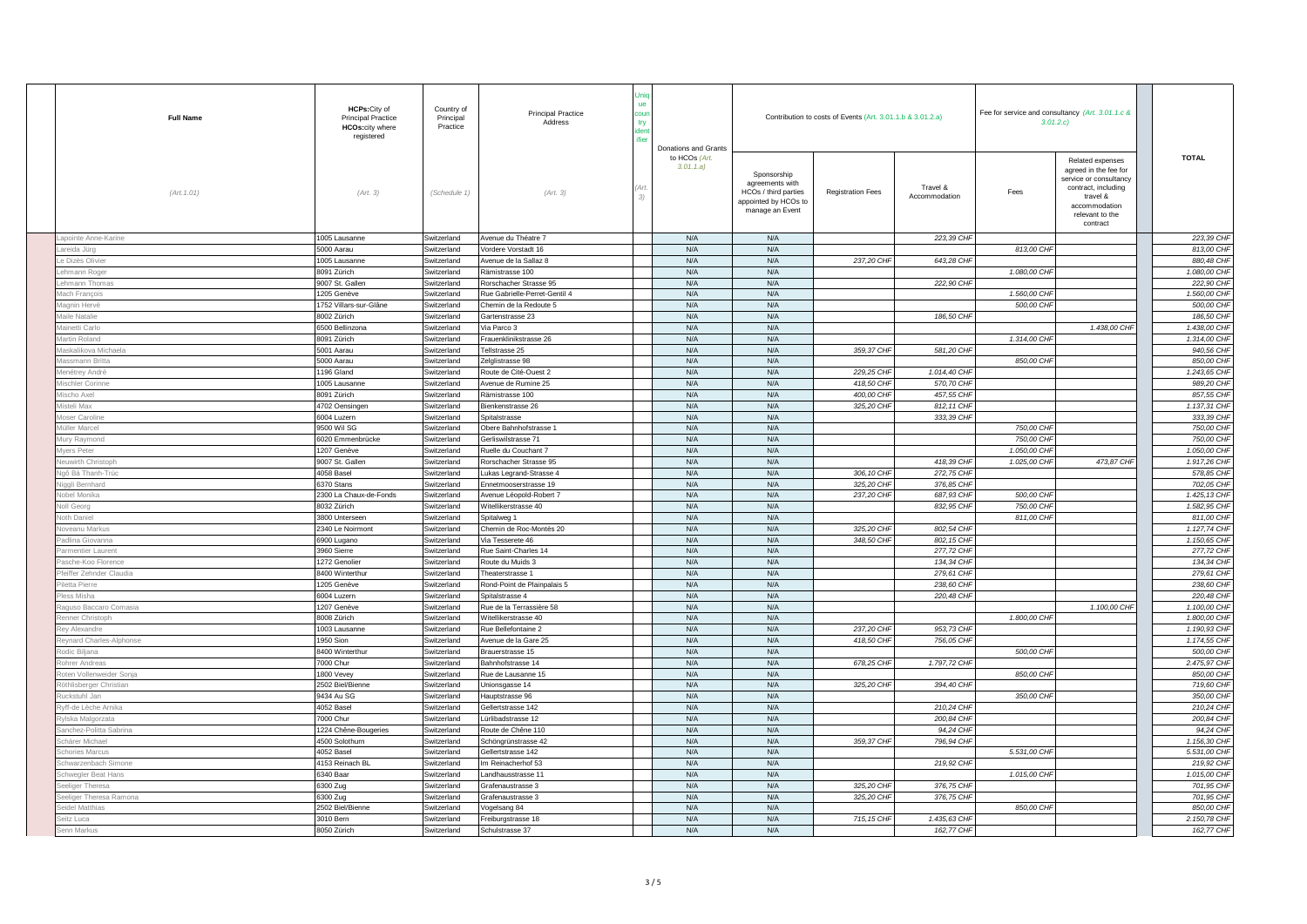| <b>Full Name</b>                                                                                                           | HCPs: City of<br><b>Principal Practice</b><br><b>HCOs:city where</b><br>registered | Country of<br>Principal<br>Practice | <b>Principal Practice</b><br>Address                                                                                                                                                  | <b>ue</b><br>cour<br>try | <b>Donations and Grants</b> |                                                                                                   | Contribution to costs of Events (Art. 3.01.1.b & 3.01.2.a) |                           |                | Fee for service and consultancy (Art. 3.01.1.c &<br>3.01.2.c                                                                                           |  |                |
|----------------------------------------------------------------------------------------------------------------------------|------------------------------------------------------------------------------------|-------------------------------------|---------------------------------------------------------------------------------------------------------------------------------------------------------------------------------------|--------------------------|-----------------------------|---------------------------------------------------------------------------------------------------|------------------------------------------------------------|---------------------------|----------------|--------------------------------------------------------------------------------------------------------------------------------------------------------|--|----------------|
| (Art. 1.01)                                                                                                                | (Art. 3)                                                                           | (Schedule 1)                        | (Art. 3)                                                                                                                                                                              | 3 <sup>1</sup>           | to HCOs (Art.<br>3.01.1.a)  | Sponsorship<br>agreements with<br>HCOs / third parties<br>appointed by HCOs to<br>manage an Event | <b>Registration Fees</b>                                   | Travel &<br>Accommodation | Fees           | Related expenses<br>agreed in the fee for<br>service or consultancy<br>contract, including<br>travel &<br>accommodation<br>relevant to the<br>contract |  | <b>TOTAL</b>   |
| erratrice Christine                                                                                                        | 1226 Thônex                                                                        | Switzerland                         | Chemin du Pont-Bochet 3                                                                                                                                                               |                          | N/A                         | N/A                                                                                               |                                                            |                           | 12.999,00 CHI  | 907,36 CHF                                                                                                                                             |  | 13.906,36 CHF  |
| ofra Daniela                                                                                                               | 1003 Lausanne                                                                      | Switzerland                         | Avenue de la Gare 11                                                                                                                                                                  |                          | N/A                         | N/A                                                                                               | 198,95 CHF                                                 | 1.090,58 CHF              | 1.250,00 CHF   |                                                                                                                                                        |  | 2.539,53 CHF   |
| einmann Judit-Maria                                                                                                        | 4051 Basel                                                                         | Switzerland                         | Henric Petri-strasse 19                                                                                                                                                               |                          | N/A                         | N/A                                                                                               |                                                            | 119,97 CHF                |                |                                                                                                                                                        |  | 119,97 CHF     |
| uckel Franck                                                                                                               | 8400 Winterthur                                                                    | Switzerland                         | Gertrudstrasse 1                                                                                                                                                                      |                          | N/A                         | N/A                                                                                               | 306, 10 CHI                                                | 376,75 CHI                |                |                                                                                                                                                        |  | 682.85 CHF     |
| errien Maria Helena                                                                                                        | 1110 Morges                                                                        | Switzerland                         | Place St-Louis 7                                                                                                                                                                      |                          | N/A                         | N/A                                                                                               |                                                            |                           | 650,00 CHF     |                                                                                                                                                        |  | 650,00 CHF     |
| homann Robert                                                                                                              | 4500 Solothurn                                                                     | Switzerland                         | Schöngrünstrasse 42                                                                                                                                                                   |                          | N/A                         | N/A                                                                                               |                                                            |                           | 811,00 CHF     |                                                                                                                                                        |  | 811.00 CHF     |
| orea Ana Maria                                                                                                             | 1175 Lavigny                                                                       | Switzerland                         | Route Du Vignoble 60                                                                                                                                                                  |                          | N/A                         | N/A                                                                                               | 359.37 CHF                                                 | 550,05 CHF                |                |                                                                                                                                                        |  | 909,42 CHF     |
| oumanova Anna                                                                                                              | 1206 Genève                                                                        | Switzerland                         | Chemin Venel 7                                                                                                                                                                        |                          | N/A                         | N/A                                                                                               | 420,53 CHF                                                 | 1.307,86 CHI              |                |                                                                                                                                                        |  | 1.728,40 CHF   |
| sakiris Dimitrios                                                                                                          | 4031 Basel                                                                         | Switzerland                         | Petersgraben 4                                                                                                                                                                        |                          | N/A                         | N/A                                                                                               |                                                            |                           | 1.250,00 CHI   |                                                                                                                                                        |  | 1.250,00 CHF   |
| santoulis Petros                                                                                                           | 1205 Genève                                                                        | Switzerland                         | Rue Gabrielle Perret-Gentil 4                                                                                                                                                         |                          | N/A                         | N/A                                                                                               | 400,00 CHF                                                 | 556,54 CHF                |                |                                                                                                                                                        |  | 956,54 CHF     |
| urk Alexander Justus                                                                                                       | 8810 Horgen                                                                        | Switzerland                         | Asylstrasse 19                                                                                                                                                                        |                          | N/A                         | N/A                                                                                               |                                                            |                           | 4.683, 15 CHI  | 274, 11 CHF                                                                                                                                            |  | 4.957.26 CHF   |
| baldi Stefania                                                                                                             | 1217 Meyrin                                                                        | Switzerland                         | Avenue de Feuillasse 24                                                                                                                                                               |                          | N/A                         | N/A                                                                                               | 837,00 CHF                                                 | 1.184,20 CHF              |                |                                                                                                                                                        |  | 2.021,20 CHF   |
| mbricht Matthias                                                                                                           | 8400 Winterthur                                                                    | Switzerland                         | Stadthausstrasse 45                                                                                                                                                                   |                          | N/A                         | N/A                                                                                               | 466,10 CHF                                                 | 1.387,22 CHF              |                |                                                                                                                                                        |  | 1.853,32 CHF   |
| ögelin Hans-Peter                                                                                                          | 8302 Kloten                                                                        | Switzerland                         | Gerbegasse 6                                                                                                                                                                          |                          | N/A                         | N/A                                                                                               | 325,20 CHF                                                 | 376,85 CHF                |                |                                                                                                                                                        |  | 702.05 CHF     |
| nweider Roten Sonja                                                                                                        | 1800 Vevey                                                                         | Switzerland                         | Rue de Lausanne 15                                                                                                                                                                    |                          | N/A                         | N/A                                                                                               |                                                            | 193,62 CHF                |                |                                                                                                                                                        |  | 193.62 CHF     |
| on der Weid Nicolas                                                                                                        | 4056 Basel                                                                         | Switzerland                         | Spitalstrasse 33                                                                                                                                                                      |                          | N/A                         | N/A                                                                                               |                                                            |                           |                | 1.100,00 CHF                                                                                                                                           |  | 1,100,00 CHF   |
| on Restorff Cord                                                                                                           | 8708 Männedorf                                                                     | Switzerland                         | Asylstrasse 84                                                                                                                                                                        |                          | N/A                         | N/A                                                                                               | 595,95 CHF                                                 | 1.531,83 CHF              |                |                                                                                                                                                        |  | 2.127,78 CHF   |
| oss Eva-Maria                                                                                                              | 6006 Luzern                                                                        | Switzerland                         | Haldenstrasse 11                                                                                                                                                                      |                          | N/A                         | N/A                                                                                               | 359,37 CHF                                                 | 769,98 CHI                |                |                                                                                                                                                        |  | 1.129,35 CHF   |
| /icky Claude                                                                                                               | 1870 Monthey                                                                       | Switzerland                         | Rue de la Verrerie 3                                                                                                                                                                  |                          | N/A                         | N/A                                                                                               |                                                            | 168,66 CHI                |                |                                                                                                                                                        |  | 168,66 CHF     |
| ojtusciszyn Anne                                                                                                           | 1005 Lausanne                                                                      | Switzerland                         | Avenue de la Sallaz 8                                                                                                                                                                 |                          | N/A                         | N/A                                                                                               | 237,20 CHF                                                 | 488,68 CHI                |                |                                                                                                                                                        |  | 725,88 CHF     |
| /olski Nomeda                                                                                                              | 8810 Horgen                                                                        | Switzerland                         | Püntstrasse 21                                                                                                                                                                        |                          | N/A                         | N/A                                                                                               | 325,20 CHF                                                 | 445,65 CHF                |                |                                                                                                                                                        |  | 770,85 CHF     |
| /üest Philipp Gregor                                                                                                       | 6312 Steinhausen                                                                   | Switzerland                         | Blickensdorferstrasse 2                                                                                                                                                               |                          | N/A                         | N/A                                                                                               |                                                            |                           | 350,00 CHI     |                                                                                                                                                        |  | 350,00 CHF     |
| /ullimann René                                                                                                             | 6900 Lugano                                                                        | Switzerland                         | Via Besso 34                                                                                                                                                                          |                          | N/A                         | N/A                                                                                               |                                                            |                           | 500,00 CHI     |                                                                                                                                                        |  | 500,00 CHF     |
| Vürfel Jens                                                                                                                | 4031 Basel                                                                         | Switzerland                         | Mittlere-Strasse 83                                                                                                                                                                   |                          | N/A                         | N/A                                                                                               |                                                            |                           | 4.320,00 CHF   | 6.313,55 CHF                                                                                                                                           |  | 10.633,55 CHF  |
| Idirim Sedat                                                                                                               | 3400 Burgdorf                                                                      | Switzerland                         | Oberburgstrasse 54                                                                                                                                                                    |                          | N/A                         | N/A                                                                                               | 466,10 CHF                                                 | 1.333,04 CHF              |                |                                                                                                                                                        |  | 1.799, 14 CHF  |
| enhäusern Reinhard                                                                                                         | 3900 Brig                                                                          | Switzerland                         | Ueberlandstrasse 14                                                                                                                                                                   |                          | N/A                         | N/A                                                                                               | 400.00 CHF                                                 | 580,05 CHF                |                |                                                                                                                                                        |  | 980.05 CHF     |
| ihler Deborah                                                                                                              | 5001 Aarau                                                                         | Switzerland                         | Fellstrasse 25                                                                                                                                                                        |                          | N/A                         | N/A                                                                                               | 500,00 CHF                                                 |                           |                |                                                                                                                                                        |  | 500,00 CHF     |
|                                                                                                                            |                                                                                    |                                     |                                                                                                                                                                                       |                          |                             |                                                                                                   |                                                            |                           |                |                                                                                                                                                        |  |                |
|                                                                                                                            |                                                                                    |                                     | OTHER, NOT INCLUDED ABOVE -where information cannot be disclosed on an ind                                                                                                            |                          |                             | asis for legal                                                                                    |                                                            |                           |                |                                                                                                                                                        |  |                |
| Aggregate amount attributable to transfers of value to such Recipients - Art. 3.02                                         |                                                                                    |                                     |                                                                                                                                                                                       |                          | N/A                         | N/A                                                                                               | 21.471,03 CHF                                              | 74.890,93 CHF             | 149.792,42 CHF | 76.797,05 CHF                                                                                                                                          |  |                |
| Number of Recipients in aggregate disclosure - Art. 3.02                                                                   |                                                                                    |                                     |                                                                                                                                                                                       |                          | N/A                         | N/A                                                                                               | 50                                                         | 56                        | 50             | 23                                                                                                                                                     |  |                |
| % of the number of Recipients included in the aggregate disclosure in the total number of Recipients disclosed - Art. 3.02 |                                                                                    |                                     |                                                                                                                                                                                       |                          | N/A                         | N/A                                                                                               | 38.46%                                                     | 32,37%                    | 44.25%         | 54,76%                                                                                                                                                 |  | N/A            |
|                                                                                                                            | INDIVIDUAL NAMED DISCLOSURE - one line per HCO (i.e. all tran                      |                                     | ers of value during a year for an individual HCO will be summed up: itemization should be available for the individual Recipient or public authorities' consultation only, as appropr |                          |                             |                                                                                                   |                                                            |                           |                |                                                                                                                                                        |  |                |
| ergie + haut                                                                                                               | 8610 Uster                                                                         | Switzerland                         | Loren Allee 22                                                                                                                                                                        |                          |                             |                                                                                                   |                                                            |                           | 1.313,00 CHF   |                                                                                                                                                        |  | 1.313,00 CHF   |
| ssociation Romande des Assistantes Medicales                                                                               | 1000 Lausanne                                                                      | Switzerland                         |                                                                                                                                                                                       |                          |                             | 1.800,00 CHF                                                                                      |                                                            |                           |                |                                                                                                                                                        |  | 1.800,00 CHF   |
| TD Associazione Ticinese per i Diabetici                                                                                   | 6514 Sementina                                                                     | Switzerland                         | Via Al ticino 30                                                                                                                                                                      |                          |                             | 7,500,00 CHF                                                                                      |                                                            |                           |                |                                                                                                                                                        |  | 7,500,00 CHF   |
| thesda Spital AG                                                                                                           | 4052 Basel                                                                         | Switzerland                         | Gellertstr. 144                                                                                                                                                                       |                          |                             | 3.500,00 CHF                                                                                      |                                                            |                           |                |                                                                                                                                                        |  | 3.500,00 CHF   |
|                                                                                                                            | 1011 Lausanne                                                                      | Switzerland                         | Rue du Bugnon 21                                                                                                                                                                      |                          |                             | 59.178,80 CHF                                                                                     |                                                            | 1.827,75 CHF              | 15,399,35 CHF  | 7.788,50 CHF                                                                                                                                           |  | 84.194,40 CHF  |
| inica Luganese SA                                                                                                          | 6903 Lugano                                                                        | Switzerland                         | Via Moncucco 10                                                                                                                                                                       |                          |                             | 2.692,50 CHF                                                                                      |                                                            |                           |                |                                                                                                                                                        |  | 2.692,50 CHF   |
| inique Le Noirmont - Société Coopérative                                                                                   | 2340 Le Noirmont                                                                   | Switzerland                         | Chemin Roc-Montès 20                                                                                                                                                                  |                          |                             | 911,00 CHF                                                                                        |                                                            |                           |                |                                                                                                                                                        |  | 911,00 CHF     |
| inique Romande De Readaptation                                                                                             | 1951 Sion                                                                          | Switzerland                         | Avenue du Grand-Champsec 90                                                                                                                                                           |                          |                             | 1.000,00 CHF                                                                                      |                                                            |                           | 381, 15 CHF    |                                                                                                                                                        |  | 1.381, 15 CHF  |
| erma Limmattal                                                                                                             | 8952 Schlieren                                                                     | Switzerland                         | Uitikonerstr. 9                                                                                                                                                                       |                          |                             |                                                                                                   |                                                            |                           | 807,75 CHF     |                                                                                                                                                        |  | 807,75 CHF     |
| manence AS                                                                                                                 | 8001 Zurich                                                                        | Switzerland                         | Bahnhofstr. 104                                                                                                                                                                       |                          |                             |                                                                                                   |                                                            |                           | 750,00 CHF     |                                                                                                                                                        |  | 750,00 CHF     |
| ermatologische Klinik im UniversitätsSpital Zürich                                                                         | 8091 Zürich                                                                        | Switzerland                         | Gloriastr. 31                                                                                                                                                                         |                          |                             | 61.800,00 CHF                                                                                     |                                                            |                           |                |                                                                                                                                                        |  | 61.800,00 CHF  |
| abetes Biel-Bienne                                                                                                         | 2502 Bienne                                                                        | Switzerland                         | Rue de la gare 7                                                                                                                                                                      |                          |                             | 800,00 CHF                                                                                        |                                                            |                           |                |                                                                                                                                                        |  | 800,00 CHF     |
| oc Ente Ospedaliero Cantonale - Ospedale Regionale Di Bellinzona                                                           | 6500 Bellinzona                                                                    | Switzerland                         | Ospedale San Giovanni                                                                                                                                                                 |                          |                             | 52.759,87 CHF                                                                                     |                                                            |                           | 5.762,25 CHI   |                                                                                                                                                        |  | 58.522, 12 CHF |
| ablissements Hospitaliers - Nord Vaudois                                                                                   | 1401 Yverdon                                                                       | Switzerland                         | Rue de Plaisance 2                                                                                                                                                                    |                          |                             | 1.000,00 CHF                                                                                      |                                                            |                           |                |                                                                                                                                                        |  | 1.000,00 CHF   |
| sundes Rheintal                                                                                                            | 3463 Oberriet                                                                      | Switzerland                         | Ballengasse 9                                                                                                                                                                         |                          |                             | 1.500,00 CHF                                                                                      |                                                            |                           |                |                                                                                                                                                        |  | 1.500,00 CHF   |
| hol Sa Nyon - C/O Hôpital De Zone De Nyon                                                                                  | 1260 Nyon                                                                          | Switzerland                         | Chemin Monastier 10                                                                                                                                                                   |                          |                             | 800.00 CHI                                                                                        |                                                            |                           |                |                                                                                                                                                        |  | 800.00 CHF     |
|                                                                                                                            |                                                                                    |                                     |                                                                                                                                                                                       |                          |                             |                                                                                                   |                                                            |                           |                |                                                                                                                                                        |  |                |
| SASA Schweizerischer Verein der Amts- und Spitalapotheker                                                                  | 3000 Bern                                                                          | Switzerland                         |                                                                                                                                                                                       |                          |                             | 21.109,20 CHF                                                                                     |                                                            |                           |                |                                                                                                                                                        |  | 21.109,20 CHF  |